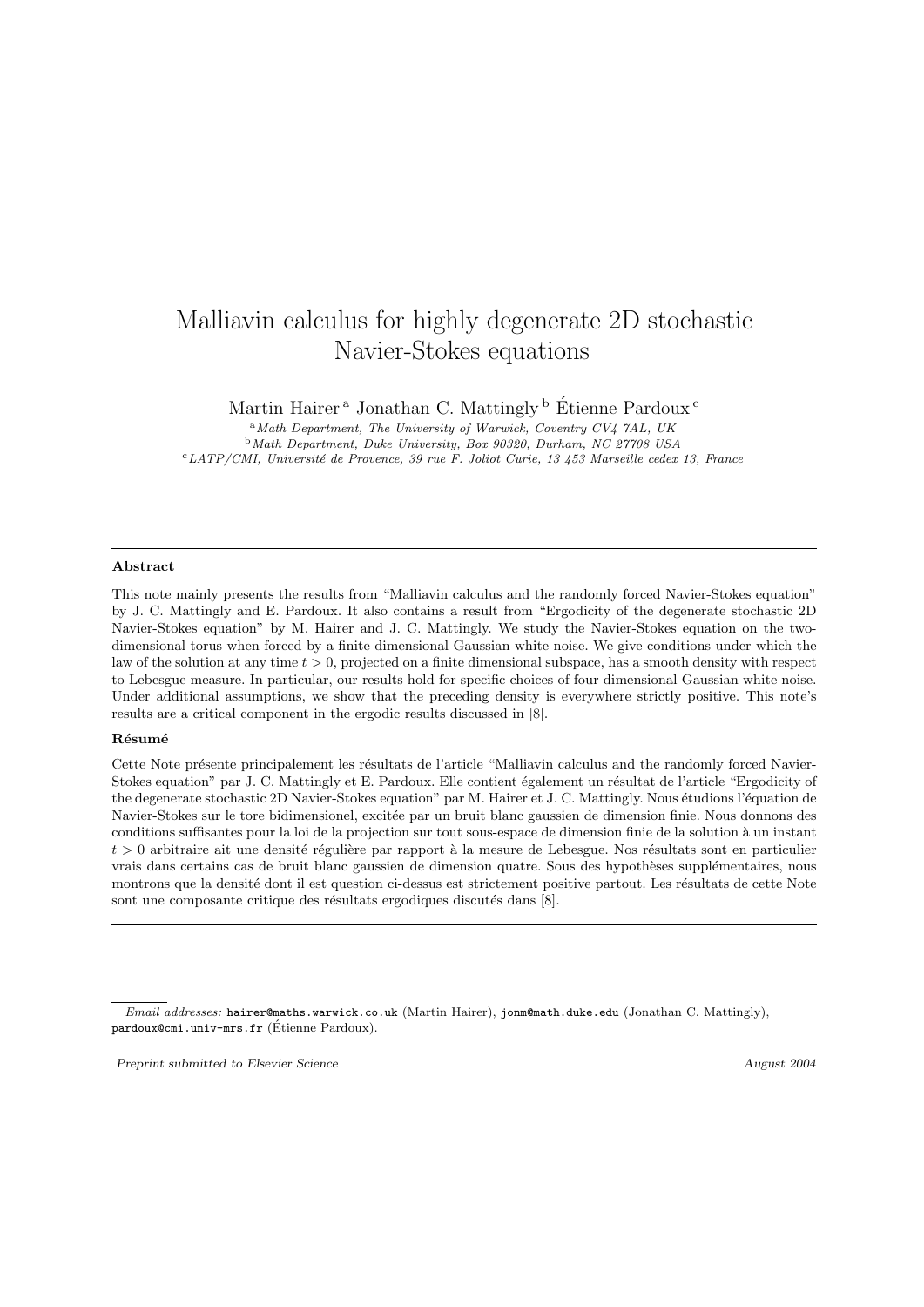## 1. Introduction

This note reports on recent progress made in [11,7] on the study of the two dimensional Navier-Stokes equation driven by an additive stochastic forcing. Recall that the Navier-Stokes equation describes the time evolution of an incompressible fluid. In vorticity form, it is given by

$$
\begin{cases}\n\frac{\partial w}{\partial t}(t,x) + B(w,w)(t,x) = \nu \Delta w(t,x) + \frac{\partial W}{\partial t}(t,x) \\
w(0,x) = w_0(x),\n\end{cases} \tag{1}
$$

where  $x = (x_1, x_2) \in \mathbb{T}^2$ , the two-dimensional torus  $[0, 2\pi] \times [0, 2\pi]$ ,  $\nu > 0$  is the viscosity constant,  $\frac{\partial W}{\partial t}$  is a white-in-time stochastic forcing to be specified below, and  $B(w, \tilde{w})(x) = \sum_{i=1}^{2} (\mathcal{K}w)_i(x) \frac{\partial \tilde{w}}{\partial x_i}(x)$ , where  $\mathcal K$  is the Biot-Savart integral operator which will be defined next. First, we define a convenient basis in which we will perform all explicit calculations. Setting  $\mathbb{Z}_+^2 = \{(j_1, j_2) \in \mathbb{Z}^2 : j_2 > 0\} \cup \{(j_1, j_2) \in \mathbb{Z}^2 : j_1 > 0\}$  $(0, j_2 = 0)$ ,  $\mathbb{Z}_{-}^2 = -\mathbb{Z}_{+}^2$  and  $\mathbb{Z}_{0}^2 = \mathbb{Z}_{+}^2 \cup \mathbb{Z}_{-}^2$ , we define a real Fourier basis for functions on  $\mathbb{T}^2$  with zero spatial mean by  $e_k(x) = \sin(k \cdot x)$  if  $k \in \mathbb{Z}_+^2$  and  $\cos(k \cdot x)k \in \mathbb{Z}_-^2$ . Write  $w(t,x) = \sum_{k \in \mathbb{Z}_0^2} \alpha_k(t) e_k(x)$  for the expansion of the solution in this basis. With this notation, in the two-dimensional periodic setting,  $\mathcal{K}(w) = \sum_{k \in \mathbb{Z}^2_0}$  $k^{\perp}$  $\frac{k^{\perp}}{|k|^2} \alpha_k e_{-k}$ , where  $k^{\perp} = (-k_2, k_1)$ . See for example [10] for more details on the deterministic vorticity formulation in a periodic domain. We use the vorticity formulation for simplicity, but all of our results can easily be translated into statements about the velocity formulation of the problem. We solve (1) on the space  $\mathbb{L}^2 = \{f = \sum_{k \in \mathbb{Z}_0^2} a_k e_k : \sum |a_k|^2 < \infty\}$ . For  $f = \sum_{k \in \mathbb{Z}_0^2} a_k e_k$ , we define the norms  $||f||^2 = \sum |a_k|^2$  and  $||f||_1^2 = \sum |k|^2 |a_k|^2$ .

The emphasis of theses two notes will be on forcing which directly excites only a few degrees of freedom. Such forcing is both of primary modeling interest and is technically the most difficult. Specifically we consider forcing of the form

$$
W(t,x) = \sum_{k \in \mathcal{Z}_*} \sigma_k W_k(t) e_k(x) . \tag{2}
$$

Here  $\mathcal{Z}_*$  is a finite subset of  $\mathbb{Z}_0^2$ ,  $\sigma_k > 0$ , and  $\{W_k : k \in \mathcal{Z}_*\}$  is a collection of mutually independent standard scalar Brownian Motions on a probability space  $(\Omega, \mathcal{F}, \mathbb{P}).$ 

This note mainly describes the results contained in Mattingly and Pardoux [11]. It gives conditions ensuring that any projection of the time t transition probability of the solution of  $(1)$  onto a finite dimensional subspace has a  $C^{\infty}$  density with respect to Lebesgue measure. The result is based on the Malliavin calculus. Under additional conditions, this density is shown to be everywhere positive. The techniques developed are quite general and we expect they can be applied to many nonlinear, stochastic partial differential equations with additive noise. These results provide a first step towards a truly infinitedimensional version of Hörmanders celebrated "sum of squares" theorem [9] in the setting of dissipative stochastic partial differential equations.

In a second paper, Hairer and Mattingly [7] give necessary and sufficient conditions for the main results and estimates of [11] to hold. These results are also described here. They then proceed to use these tools to build a theory which, when applied to (1), proves that it has a unique invariant measure under extremely general and essentially sharp assumptions. These results are described in the note [8]. To the best of the authors knowledge, that paper is the first to prove ergodicity of a nonlinear stochastic partial differential equation (SPDE) under assumptions comparable to those assumed when studying finite dimensional stochastic differential equations. The results in this note on Malliavin calculus and the spreading of the randomness are critical to proving the ergodic result.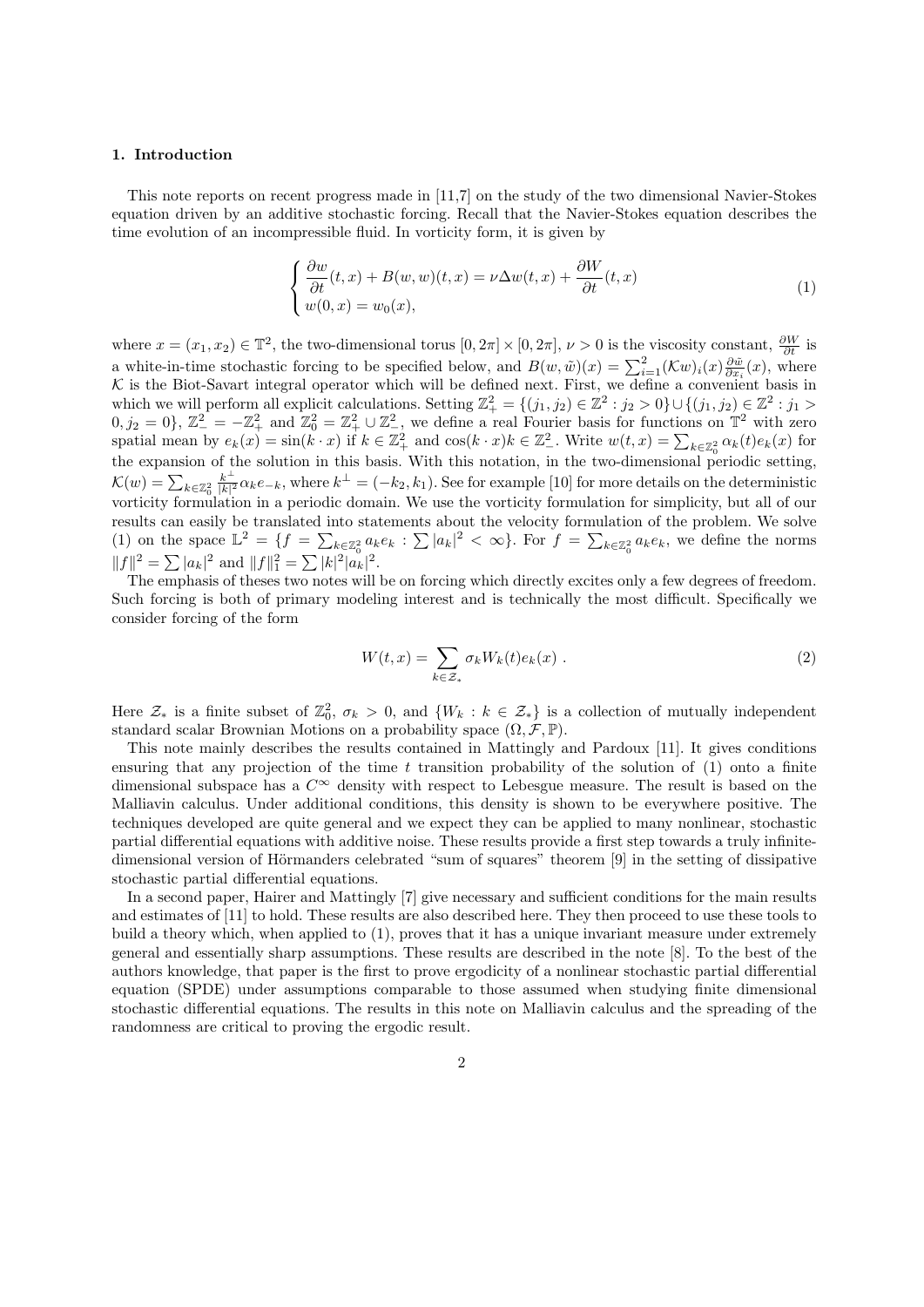## 2. The Geometry of the Forcing and Cascade of Randomness

The geometry of the forcing is encoded in the structure of  $\mathcal{Z}_*$  from (2). As observed in [4], its structure gives information about how the randomness is spread throughout phase space by the nonlinearity. Define  $\mathcal{Z}_0$  to be the symmetric, and hence translationally stationary part of the forcing set  $\mathcal{Z}_*$ , given by  $\mathcal{Z}_0$  =  $\mathcal{Z}_* \cap (-\mathcal{Z}_*)$ . Then define the collection  $\mathcal{Z}_n = \{ \ell + j \in \mathbb{Z}_0^2 : j \in \mathcal{Z}_0, \ell \in \mathcal{Z}_{n-1} \text{ with } \ell^\perp \cdot j \neq 0, |j| \neq |\ell| \}$ and lastly,  $\mathcal{Z}_{\infty} = \bigcup_{n=1}^{\infty} \mathcal{Z}_n$ .

 $\mathcal{Z}_{\infty}$  captures the directions to which the randomness has spread. This can be understood in the following way. Denote by  $\partial_k$  the partial derivative into the direction  $e_k$  of the phase space and define (on a formal level) the first order differential operator  $\mathcal{X} = \sum_{k \in \mathbb{Z}_0^2} (B(w, w)_k - \nu |k|^2) \partial_k$ . Then the generator of the Markov process associated to (1) is formally given by  $\mathcal{L} = \mathcal{X} + \frac{1}{2} \sum_{k \in \mathcal{Z}_*} \sigma_k \partial_k^2$ . Note that  $B(w, w)_k =$  $\sum_{\ell,j} c_{k,j,\ell} w_{\ell} w_j$ , where  $c_{k,j,\ell} \neq 0$  if and only if  $k \in \{j \pm \ell, -j \pm \ell\}$  and  $\ell^{\perp} \cdot j \neq 0$ ,  $|j| \neq |\ell|$ . Therefore, all differential operators of the type  $\partial_k$  with  $k \in \mathcal{Z}_{\infty}$  can be obtained as an iterated Lie bracket of finite length involving X and  $\partial_\ell$  with  $\ell \in \mathcal{Z}_*$ . Since we want to ensure that all of the unstable directions are stochastically agitated, we seek conditions where  $\mathcal{Z}_{\infty} = \mathbb{Z}_0^2$ . Such conditions would then ensure that, on a formal level, the assumptions of Hörmander's theorem are met. The following essentially sharp characterization of this situation is given in [7].

**Proposition 2.1** One has  $\mathcal{Z}_{\infty} = \mathbb{Z}_0^2$  if and only if both :

- (i) Integer linear combinations of elements of  $\mathcal{Z}_0$  generate  $\mathbb{Z}_0^2$ .
- (ii) There exist at least two elements in  $\mathcal{Z}_0$  with unequal euclidean norm.

This characterization is sharp in the sense that if  $\mathcal{Z}_* = -\mathcal{Z}_*$  and one of the above two conditions fails, then there exists a non-trivial subspace of  $\mathbb{L}^2$  which is left invariant under the dynamics of (1). Also notice that if  $\mathcal{Z}_0 = \{(0,1), (0,-1), (1,1), (-1,-1)\}\$  then Proposition 2.1 implies that  $\mathcal{Z}_{\infty} = \mathbb{Z}_0^2$ . Hence forcing four well chosen modes is sufficient to have the randomness move through the entire system. Of course one can also force a small number of modes centered elsewhere than at the origin and obtain the same effect. The next section and the second note discuss the implications of  $\mathcal{Z}_{\infty} = \mathbb{Z}_0^2$ .

## 3. Malliavin Calculus and Densities

We define  $S_{\infty} = \text{Span}\big(e_k : k \in \mathcal{Z}_{\infty} \cup \mathcal{Z}_{*}\big)$ . One of the main results of [11] is the following : **Theorem 3.1** For any  $t > 0$  and any finite dimensional subspace S of  $S_{\infty}$ , the law of the orthogonal projection  $\Pi w(t, \cdot)$  of  $w(t, \cdot)$  onto S is absolutely continuous with respect to the Lebesgue measure on S and has a  $C^{\infty}$  density.

In [5], Eckmann and Hairer used Malliavin calculus to prove a version of Hörmander's "sum of squares" theorem for a particular SPDE and deduce ergodicity. However, all of the techniques of that paper required that the forcing excite all but a finite number of directions and that the forcing be spatially rough as in [6,3]. The proof of Theorem 3.1 builds on ideas introduced into Malliavin calculus by Ocone in [12]. The central idea is an alternative representation of the Malliavin matrix of (1) using the time reversed adjoint of the linearization of (1). Ocone used this representation when the SPDE was linear in the initial data and the forcing. When the noise is additive, [11] extends that idea to the nonlinear case.

Let  $J_{s,t}\xi$  be the solution of linearization of (1) at time t with initial condition  $\xi$  at time s,  $s \leq t$ . Let  $\bar{J}_{s,t}^*$  denote the solution to the L<sup>2</sup>-adjoint of the linearizion at time s,  $s \leq t$ , with terminal condition  $\xi$ at time t. Since the equation is time reversed, the adjoint is well posed. With this notation, the so-called "Malliavin covariance matrix"  $\mathcal{M}_t$  can be represented by